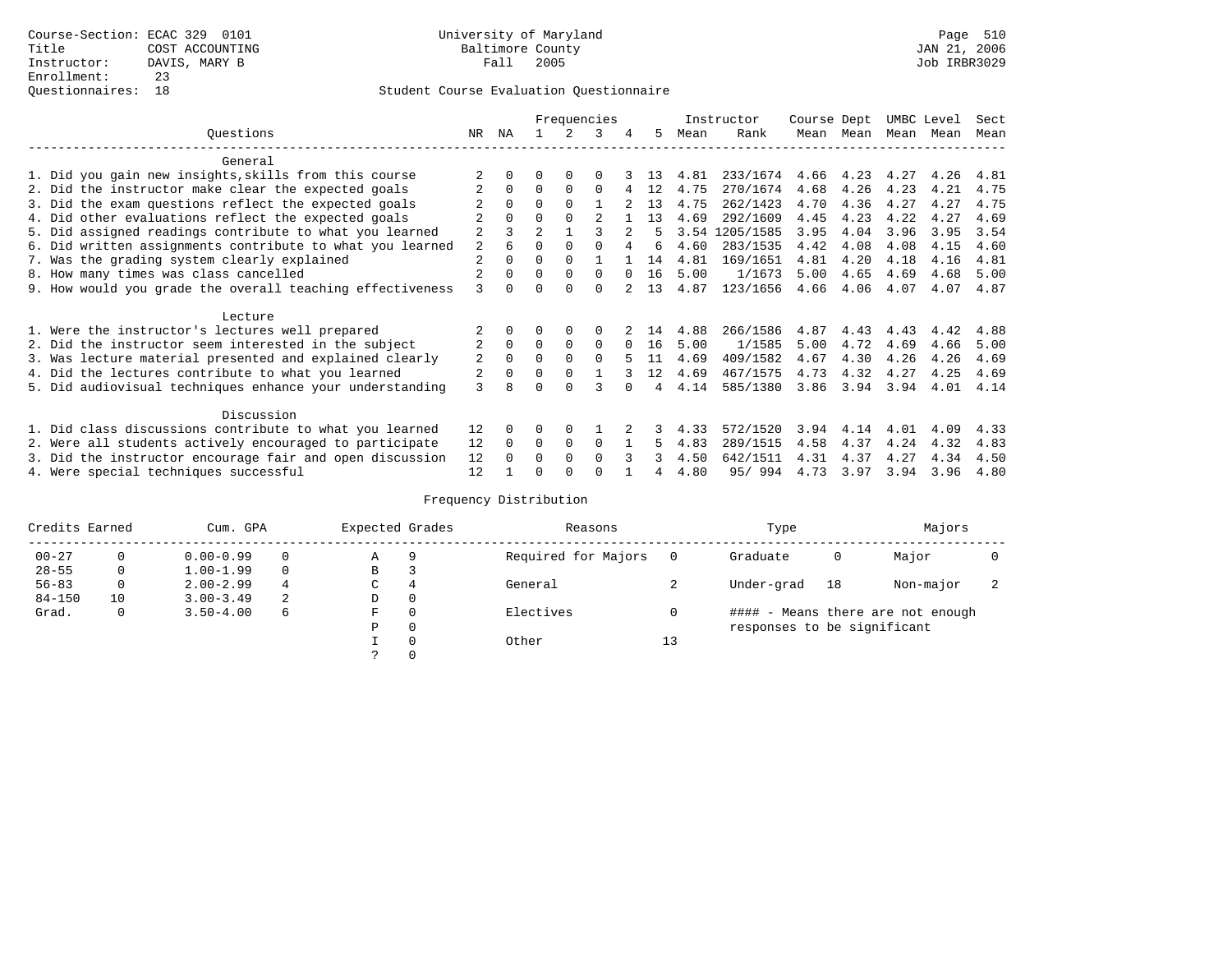# Student Course Evaluation Questionnaire

|                                                                                                                     |                |              |              | Frequencies         |              |                |                 | Instructor |                              |             |              | Course Dept UMBC Level | Sect         |             |
|---------------------------------------------------------------------------------------------------------------------|----------------|--------------|--------------|---------------------|--------------|----------------|-----------------|------------|------------------------------|-------------|--------------|------------------------|--------------|-------------|
| Ouestions                                                                                                           |                | NR NA        | 1            | 2                   | 3            | 4              |                 | 5 Mean     | Rank                         |             | Mean Mean    |                        | Mean Mean    | Mean        |
|                                                                                                                     |                |              |              |                     |              |                |                 |            |                              |             |              |                        |              |             |
| General                                                                                                             |                |              |              |                     |              |                |                 |            |                              |             |              |                        |              |             |
| 1. Did you gain new insights, skills from this course                                                               | 1              | 0            | 0            | 1                   | 0            | 4              | 9               | 4.50       | 607/1674                     | 4.66        | 4.23         | 4.27                   | 4.26         | 4.50        |
| 2. Did the instructor make clear the expected goals                                                                 | $\mathbf 0$    | $\Omega$     | $\Omega$     | $\Omega$            | $\mathbf{1}$ | 4              | 10              | 4.60       | 460/1674                     | 4.68        | 4.26         | 4.23                   | 4.21         | 4.60        |
| 3. Did the exam questions reflect the expected goals                                                                | 1              | 0            | 0            | 0                   | $\mathbf{0}$ | 5              | 9               | 4.64       | 404/1423                     | 4.70        | 4.36         | 4.27                   | 4.27         | 4.64        |
| 4. Did other evaluations reflect the expected goals                                                                 | $\mathbf 0$    | $\mathbf{1}$ | $\mathbf{1}$ | $\mathbf 0$         | $\mathbf{1}$ | 5              | $7\overline{ }$ | 4.21       | 905/1609                     | 4.45        | 4.23         | 4.22                   | 4.27         | 4.21        |
| 5. Did assigned readings contribute to what you learned                                                             | 0              | $\mathbf{1}$ | $\mathbf 0$  | $\Omega$            | 3            | 3              | 8               | 4.36       | 462/1585                     | 3.95        | 4.04         | 3.96                   | 3.95         | 4.36        |
| 6. Did written assignments contribute to what you learned                                                           | 0              | 2            | $\mathbf{1}$ | $\mathbf 0$         | $\mathbf{1}$ | $\overline{4}$ | 7               | 4.23       | 691/1535                     | 4.42        | 4.08         | 4.08                   | 4.15         | 4.23        |
| 7. Was the grading system clearly explained                                                                         | $\mathbf 0$    | $\Omega$     | $\Omega$     | $\Omega$            | $\mathbf{1}$ | $\mathbf{1}$   | 13              | 4.80       | 175/1651                     | 4.81        | 4.20         | 4.18                   | 4.16         | 4.80        |
| 8. How many times was class cancelled                                                                               | $\mathbf 0$    | $\mathbf 0$  | $\mathbf 0$  | $\mathbf 0$         | $\mathbf 0$  | $\Omega$       | 15              | 5.00       | 1/1673                       | 5.00        | 4.65         | 4.69                   | 4.68         | 5.00        |
| 9. How would you grade the overall teaching effectiveness                                                           | $\overline{a}$ | $\Omega$     | $\Omega$     | $\Omega$            | $\Omega$     | 7              | 6               | 4.46       | 437/1656                     | 4.66 4.06   |              | 4.07                   | 4.07         | 4.46        |
| Lecture                                                                                                             |                |              |              |                     |              |                |                 |            |                              |             |              |                        |              |             |
| 1. Were the instructor's lectures well prepared                                                                     | 1              | $\mathbf 0$  | 0            | $\mathbf 0$         | $\mathbf 0$  | 2              | 12              | 4.86       | 301/1586                     | 4.87        | 4.43         | 4.43                   | 4.42         | 4.86        |
| 2. Did the instructor seem interested in the subject                                                                | 1              | $\mathbf 0$  | $\mathbf 0$  | $\mathbf 0$         | $\mathbf{0}$ | $\Omega$       | 14              | 5.00       | 1/1585                       | 5.00        | 4.72         | 4.69                   | 4.66         | 5.00        |
| 3. Was lecture material presented and explained clearly                                                             | 1              | 0            | 0            | 0                   | 1            | 3              | 10              | 4.64       | 467/1582                     | 4.67        | 4.30         | 4.26                   | 4.26         | 4.64        |
| 4. Did the lectures contribute to what you learned                                                                  | $\mathbf{1}$   | $\mathbf{1}$ | $\mathbf 0$  | $\mathbf 0$         | $\mathbf 0$  | 3              | 10              |            | 4.77 343/1575                | 4.73        | 4.32         | 4.27                   | 4.25         | 4.77        |
| 5. Did audiovisual techniques enhance your understanding                                                            | $\mathbf{1}$   | 7            | $\mathbf 0$  | $\overline{a}$      | $\mathbf{1}$ | $\overline{2}$ | $\overline{2}$  |            | 3.57 1009/1380               | 3.86        | 3.94 3.94    |                        | 4.01         | 3.57        |
|                                                                                                                     |                |              |              |                     |              |                |                 |            |                              |             |              |                        |              |             |
| Discussion                                                                                                          |                |              |              |                     |              |                |                 |            |                              |             |              |                        |              |             |
| 1. Did class discussions contribute to what you learned                                                             | 6              | 0            | 1            | 1                   | 2            | 2              | 3               |            | 3.56 1149/1520               | 3.94        | 4.14         | 4.01                   | 4.09         | 3.56        |
| 2. Were all students actively encouraged to participate                                                             | 6              | $\mathbf 0$  | $\mathbf 0$  | $\mathbf{1}$        | $\mathbf 0$  | 3              | .5              | 4.33       | 827/1515                     | 4.58        | 4.37         | 4.24                   | 4.32         | 4.33        |
| 3. Did the instructor encourage fair and open discussion                                                            | 6              | 0            | $\mathbf 0$  | $\mathbf{1}$        | 1            | 3              | 4               |            | 4.11 1011/1511               | 4.31        | 4.37         | 4.27                   | 4.34         | 4.11        |
| 4. Were special techniques successful                                                                               | 6              | 3            | $\Omega$     | $\Omega$            | $\Omega$     | $\overline{2}$ | $\overline{4}$  |            | 4.67 148/ 994 4.73 3.97 3.94 |             |              |                        | 3.96         | 4.67        |
| Laboratory                                                                                                          |                |              |              |                     |              |                |                 |            |                              |             |              |                        |              |             |
| 2. Were you provided with adequate background information                                                           | 14             | 0            | 0            | $\mathbf 0$         | $\mathbf 0$  | $\Omega$       | 1               |            | $5.00$ ****/ 278             | ****        | 4.21         | 4.19                   | 4.24         | ****        |
| 3. Were necessary materials available for lab activities                                                            | 14             | $\mathbf 0$  | $\mathbf 0$  | $\mathbf 0$         | $\mathbf{0}$ | $\mathbf 0$    | 1               |            | $5.00$ ****/ 260             | ****        | 4.43         | 4.46                   | 4.49         | ****        |
| 4. Did the lab instructor provide assistance                                                                        | 14             | $\mathbf 0$  | $\mathbf 0$  | 0                   | 0            | 0              | 1               |            | $5.00$ ****/ 259             | ****        | 4.21         | 4.33                   | 4.33         | $***$       |
| 5. Were requirements for lab reports clearly specified                                                              | 14             | $\Omega$     | $\Omega$     | $\Omega$            | $\Omega$     | $\Omega$       | $\mathbf{1}$    |            | $5.00$ ****/ 233             | $***$ * * * | 4.36         | 4.20                   | 4.18         | $***$       |
|                                                                                                                     |                |              |              |                     |              |                |                 |            |                              |             |              |                        |              |             |
| Seminar                                                                                                             |                | $\mathbf 0$  | $\mathbf 0$  | $\mathbf 0$         | $\mathbf 0$  | $\mathbf 0$    | -1.             |            | $5.00$ ****/ 103             | ****        |              |                        |              |             |
| 1. Were assigned topics relevant to the announced theme                                                             | 14<br>14       | 0            | $\mathbf 0$  | 0                   | $\mathbf 0$  | 0              | 1               | 5.00       | ****/ 101                    | ****        | 4.39         | 4.41                   | 4.10         | ****        |
| 2. Was the instructor available for individual attention<br>3. Did research projects contribute to what you learned | 14             | $\mathbf 0$  | $\mathbf 0$  | $\mathbf 0$         | $\mathbf 0$  | $\Omega$       | $\mathbf{1}$    |            | $5.00$ ****/<br>95           | $***$ * * * | 4.33<br>4.15 | 4.48<br>4.31           | 4.30<br>3.91 | $***$       |
|                                                                                                                     | 14             | $\mathbf 0$  | $\mathsf 0$  | $\mathbf 0$         | $\mathbf{0}$ | $\Omega$       | $\mathbf{1}$    | 5.00       | $***/$<br>99                 | $***$ * * * | 4.36         |                        | 4.29         | $***$       |
| 4. Did presentations contribute to what you learned<br>5. Were criteria for grading made clear                      | 14             | $\Omega$     | $\Omega$     | $\Omega$            | $\Omega$     | $\Omega$       | $\mathbf{1}$    |            | $5.00$ ****/<br>97           | ****        | 3.76         | 4.39<br>4.14           | 3.48         | ****        |
|                                                                                                                     |                |              |              |                     |              |                |                 |            |                              |             |              |                        |              |             |
| Field Work                                                                                                          |                |              |              |                     |              |                |                 |            |                              |             |              |                        |              |             |
| 1. Did field experience contribute to what you learned                                                              | 14             | $\mathbf 0$  | 0            | 0                   | $\mathbf 0$  | $\Omega$       |                 | 5.00       | $***$ /<br>76                | ****        | 3.36         | 3.98                   | 4.03         | ****        |
| 2. Did you clearly understand your evaluation criteria                                                              | 14             | $\mathbf 0$  | $\mathbf 0$  | $\mathbf 0$         | $\mathbf{0}$ | $\Omega$       | 1               |            | 77<br>$5.00$ ****/           | $***$ * *   | 3.65         | 3.93                   | 3.70         | $***$ * * * |
| 3. Was the instructor available for consultation                                                                    | 14             | $\mathbf 0$  | $\mathbf 0$  | $\mathbf 0$         | $\mathbf 0$  | $\Omega$       | $\mathbf{1}$    |            | $5.00$ ****/<br>53           | $***$ * *   | 4.19         | 4.45                   | 3.87         | $***$ * * * |
| 4. To what degree could you discuss your evaluations                                                                | 14             | $\Omega$     | $\mathbf 0$  | $\mathbf 0$         | $\mathbf 0$  | $\Omega$       | $\mathbf{1}$    | 5.00       | $***/$<br>48                 | $***$ * *   | 3.86         | 4.12                   | 3.67         | $***$       |
| 5. Did conferences help you carry out field activities                                                              | 14             | $\mathbf 0$  | $\Omega$     | $\Omega$            | $\Omega$     | $\Omega$       | $\mathbf{1}$    |            | $5.00$ ****/<br>49           | ****        | 3.74         | 4.27                   | 3.27         | $***$       |
| Self Paced                                                                                                          |                |              |              |                     |              |                |                 |            |                              |             |              |                        |              |             |
| 1. Did self-paced system contribute to what you learned                                                             | 14             | 0            | 0            | 0                   | 0            | 0              | 1               |            | $5.00$ ****/<br>61           | ****        | 4.03         | 4.09                   | 3.20         | ****        |
| 2. Did study questions make clear the expected goal                                                                 | 14             | $\mathbf 0$  | $\mathbf 0$  | $\mathbf 0$         | $\mathbf{0}$ | $\Omega$       | 1               | 5.00       | 52<br>$***/$                 | ****        | 4.21         | 4.26                   | 3.50         | $***$       |
| 3. Were your contacts with the instructor helpful                                                                   | 14             | $\mathbf 0$  | $\mathbf 0$  | 0                   | $\mathbf{0}$ | $\Omega$       | $\mathbf{1}$    |            | $5.00$ ****/<br>50           | ****        | 4.23         | 4.44                   | 3.82         | $***$       |
| 4. Was the feedback/tutoring by proctors helpful                                                                    | 14             | 0            | $\mathsf 0$  | $\mathsf{O}\xspace$ | $\Omega$     | $\Omega$       | 1               | 5.00       | 35<br>$***$ /                | ****        | 4.22         | 4.36                   | 3.29         | $***$       |
| 5. Were there enough proctors for all the students                                                                  | 14             | $\Omega$     | $\Omega$     | $\Omega$            | $\Omega$     | $\Omega$       | $\mathbf{1}$    |            | $5.00$ ****/<br>31           | $***$ * *   | 4.25         |                        | 4.34 4.29    | $***$       |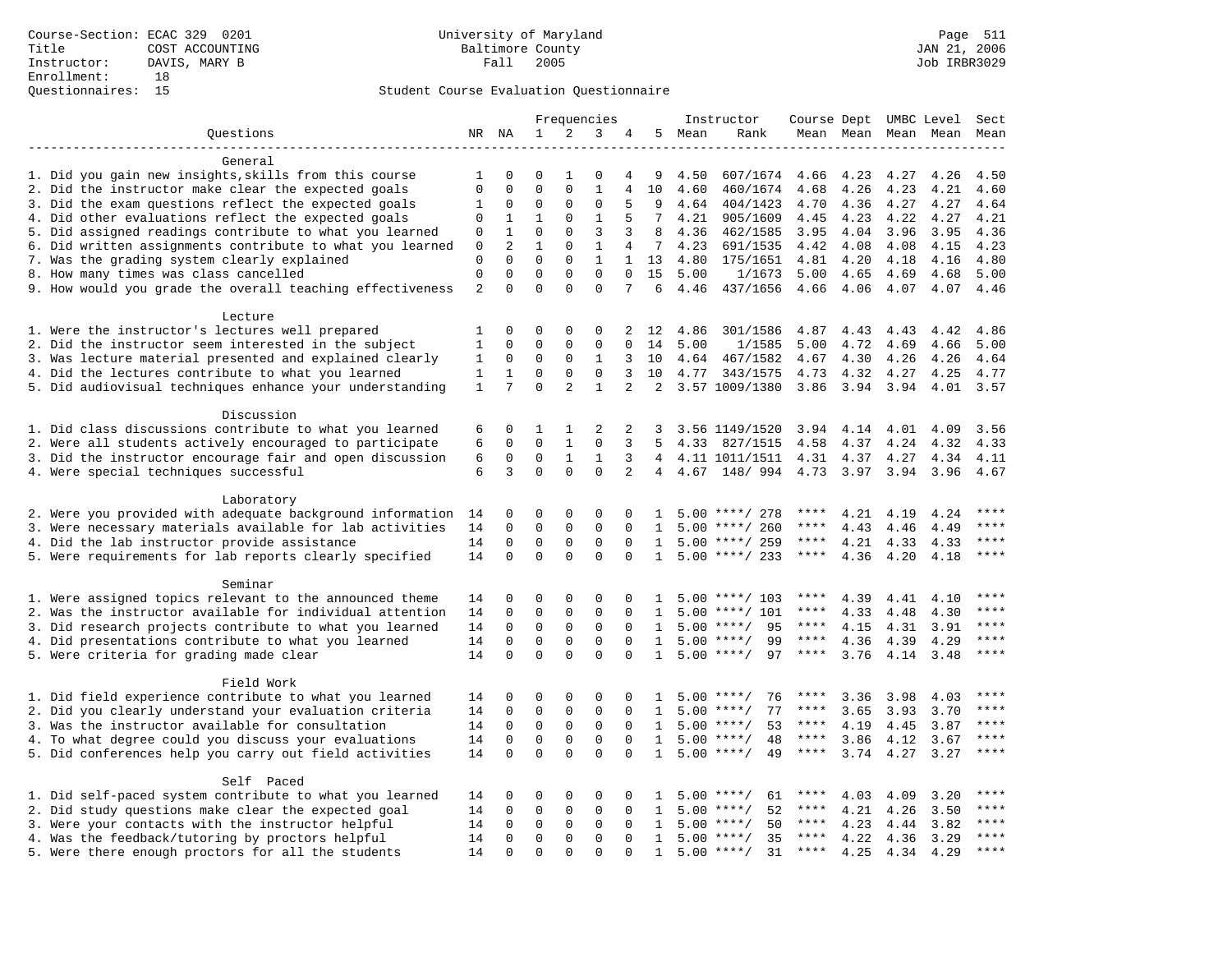| Course-Section: ECAC 329 0201 |                 | University of Maryland                  | Page 511     |
|-------------------------------|-----------------|-----------------------------------------|--------------|
| Title                         | COST ACCOUNTING | Baltimore County                        | JAN 21, 2006 |
| Instructor:                   | DAVIS, MARY B   | 2005<br>Fall                            | Job IRBR3029 |
| Enrollment:                   |                 |                                         |              |
| Ouestionnaires:               |                 | Student Course Evaluation Questionnaire |              |

# University of Maryland Baltimore County (Baggae 511 of Maryland Page 511 of Maryland Page 511 of Maryland Page 511 of Maryland Page 511 of Maryland Page 511 of Maryland Page 511 of Maryland Page 511 of Maryland Page 511 of

# Questionnaires: 15 Student Course Evaluation Questionnaire

# Frequency Distribution

| Credits Earned |    | Cum. GPA                  |   | Expected Grades |          | Reasons             |    | Type                        | Majors                            |           |                          |
|----------------|----|---------------------------|---|-----------------|----------|---------------------|----|-----------------------------|-----------------------------------|-----------|--------------------------|
| $00 - 27$      |    | $0.00 - 0.99$<br>$\Omega$ |   | Α               | -5       | Required for Majors |    | Graduate                    | 0                                 | Major     |                          |
| $28 - 55$      |    | $1.00 - 1.99$             |   | В               | 4        |                     |    |                             |                                   |           |                          |
| $56 - 83$      | z. | $2.00 - 2.99$             | 2 | C               | 2        | General             |    | Under-grad                  | 15                                | Non-major | $\overline{\phantom{a}}$ |
| $84 - 150$     |    | $3.00 - 3.49$             |   | D               | 0        |                     |    |                             |                                   |           |                          |
| Grad.          |    | $3.50 - 4.00$             | 2 | F               |          | Electives           |    |                             | #### - Means there are not enough |           |                          |
|                |    |                           |   | Ρ               | $\Omega$ |                     |    | responses to be significant |                                   |           |                          |
|                |    |                           |   |                 | $\Omega$ | Other               | 11 |                             |                                   |           |                          |
|                |    |                           |   |                 | $\Omega$ |                     |    |                             |                                   |           |                          |